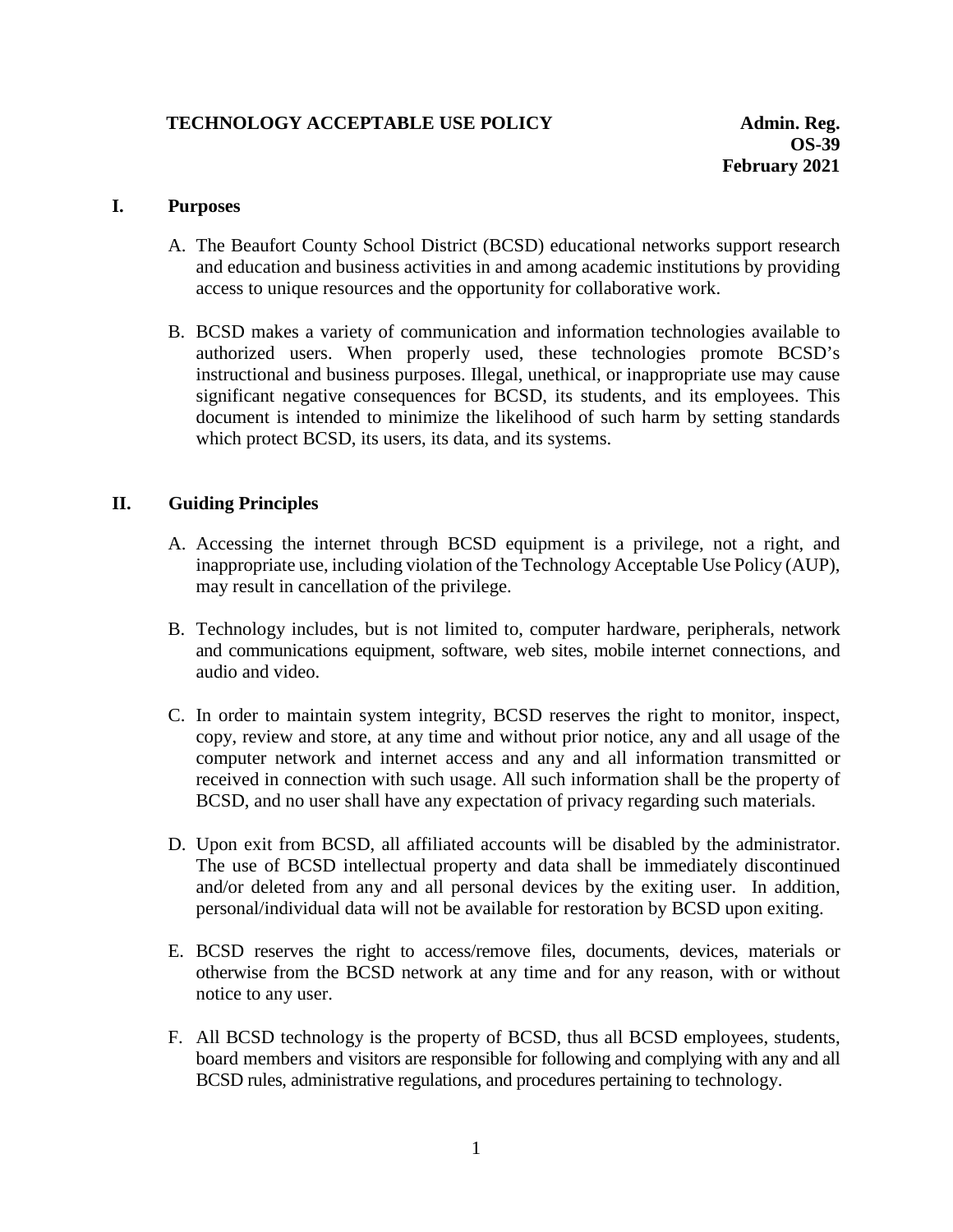- G. Any person, vendor, or outside agency bringing technology into a BCSD building or connecting to or through a BCSD network shall adhere to BCSD rules, administrative regulations, and procedures.
- H. BCSD technology rules, administrative regulations, and procedures shall be included in BCSD student and staff handbooks as appropriate.
- I. Failure to follow BCSD rules, administrative regulations, and procedures may lead to disciplinary or other action appropriate for the infraction and for the individual. Examples include but not limited to, accounts being suspended, students being disciplined in accordance with the Student Code of Conduct, staff being referred to Human Resources for disciplinary action, removal from the approved substitute teacher list, removal from the approved volunteer list, and termination of contracts with vendors or contracted personnel. BCSD further reserves the right to notify law enforcement and/or seek criminal prosecution for violators, impose monetary penalties equal to the cost to repair or replace technology items, and/or impose any other appropriate sanction.
- J. BCSD utilizes several online vendors in order to provide educational services to its students. A list of vendors may be referenced in the Connect2Learn Handbook. The Children's Online Privacy Protection Act (COPPA) protects children's privacy and safety online, including restrictions on marketing to those under 13. Per COPPA guidelines, BCSD may consent on parents' behalf to a website or mobile app's collection, use, or disclosure of students' personal information, so long as that collection, use, or disclosure is solely for the benefit of BCSD, for educational purposes and not for any commercial purpose. For more information on COPPA, please visit [www.ftc.gov.](http://www.ftc.gov/)
- K. BCSD shall comply with all state and federal statutes and regulations including, but not limited to, the Children's Internet Protection Act (CIPA), Children's Online Privacy Protection Act (COPPA) and the Family Educational Rights and Privacy Act (FERPA).

## **III. District Technology Resources and Usage**

- A. BCSD technology resources include, but are not limited to, hardware items, such as computers, cell phones, printers, mobile devices, laptops, projectors, and interactive panels.
- B. BCSD technology resources also include all software applications and tools available for use at any location in the Beaufort County School System.
- C. Users of BCSD technology resources shall abide by all conditions pertaining to software license agreements and copyright laws.
- D. Unauthorized use of BCSD computers and hardware items is not permitted.
- E. Vandalism, unauthorized access, "hacking," or tampering with hardware or software, including introducing "viruses" or pirated software, is strictly prohibited.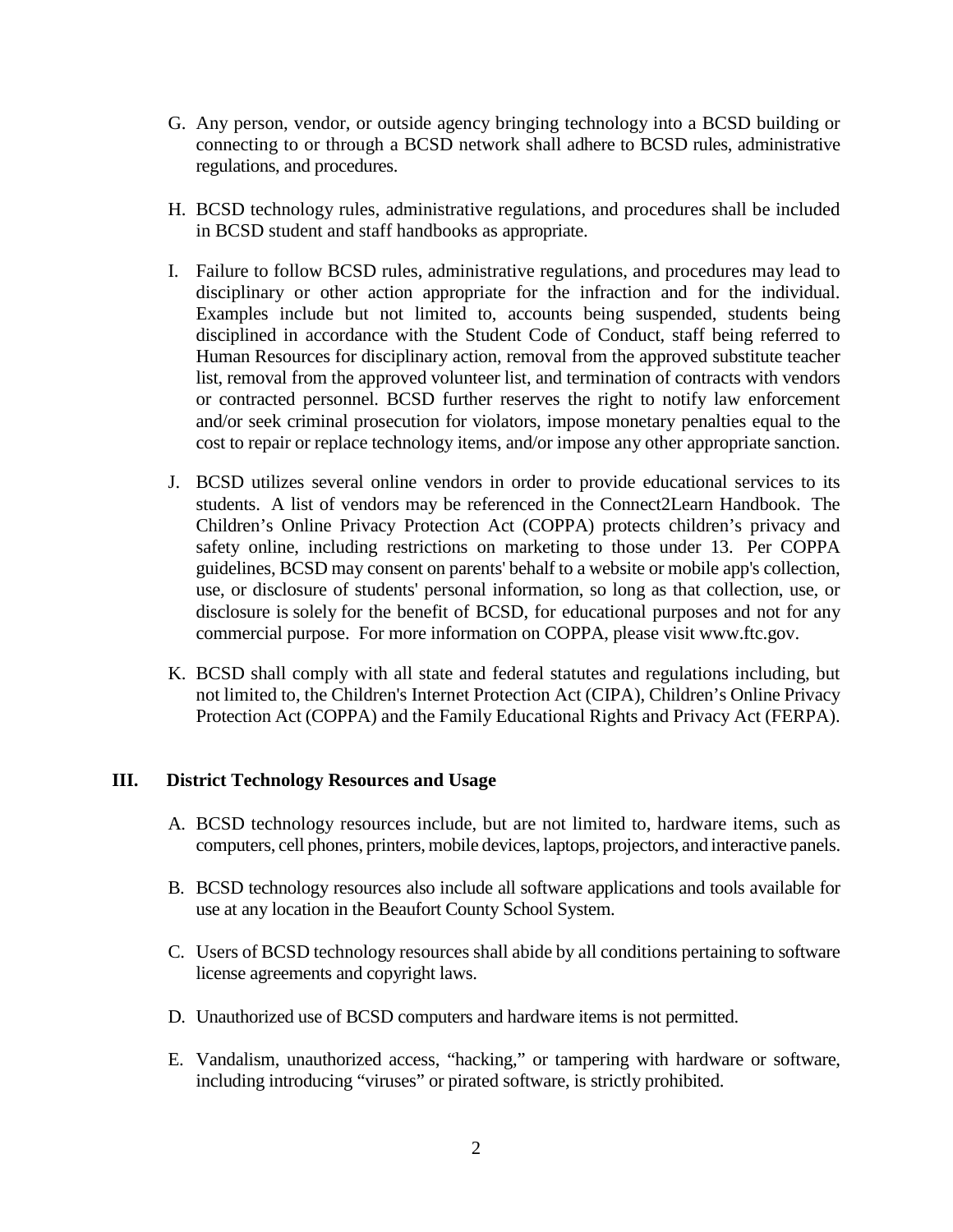- F. Using resources for commercial, religious, or political activities is prohibited.
- G. Using obscene, profane, lewd, vulgar, rude, inflammatory, threatening, disrespectful, or gang-related language or symbols is prohibited. Engaging in personal attacks against another BCSD staff or student including prejudicial or discriminatory remarks and/or threatening or harassing another BCSD staff or student using any language in an email or social media platform are also prohibited.
- H. Using the district system to access, receive, distribute, or store material that is profane or obscene, pornographic, or sexually explicit; which advocates illegal acts; or that advocates violence or discrimination toward other people (e.g., hate literature), including access through the system and all network peripherals including printers, hard drives, removable disc drives, and electronic storage devices, is strictly prohibited.
- I. Access of personal information or confidential BCSD information that becomes available to a computer user must be treated as privileged information. Copying, modifying, disseminating, or using this information is prohibited and subjects the offender to disciplinary action. Students will be disciplined according to the Student Code of Conduct. Staff will be referred to Human Resources for disciplinary action up to and including dismissal per Human Resources guidelines. For any persons, criminal prosecution may be initiated.
- J. No user shall willfully or deliberately damage or unlawfully remove BCSD technology, network resources, or BCSD data.
- K. Any willful act or omission that could cause either general loss of service or data, or interference with the work of another user, shall be cause for disciplinary action.
- L. In the event a person loses or causes damage to BCSD computer files, hardware, software, or other computer related equipment, BCSD may seek from such person full restitution for the actual replacement cost to the BCSD, including but not limited to labor, parts, materials, and related costs.
- M. Protection and backup of data on a district issued device is the student or staff member's sole responsibility. BCSD shall not be liable for loss of data. If a device must be re-imaged due to a malfunction or repair, data stored on the device could be lost. BCSD offers cloud storage and network storage space which gets backed up nightly.

## **IV. Software/Hardware Management**

- A. Purchases of technology resources shall be made in accordance with BCSD Admin. Reg. IS-37. Procurement of technology resources other than through the procedure contained in Admin. Reg. IS-37 is prohibited and will be considered unauthorized.
- B. BCSD shall maintain a list of application software and programs approved for use on the BCSD computers.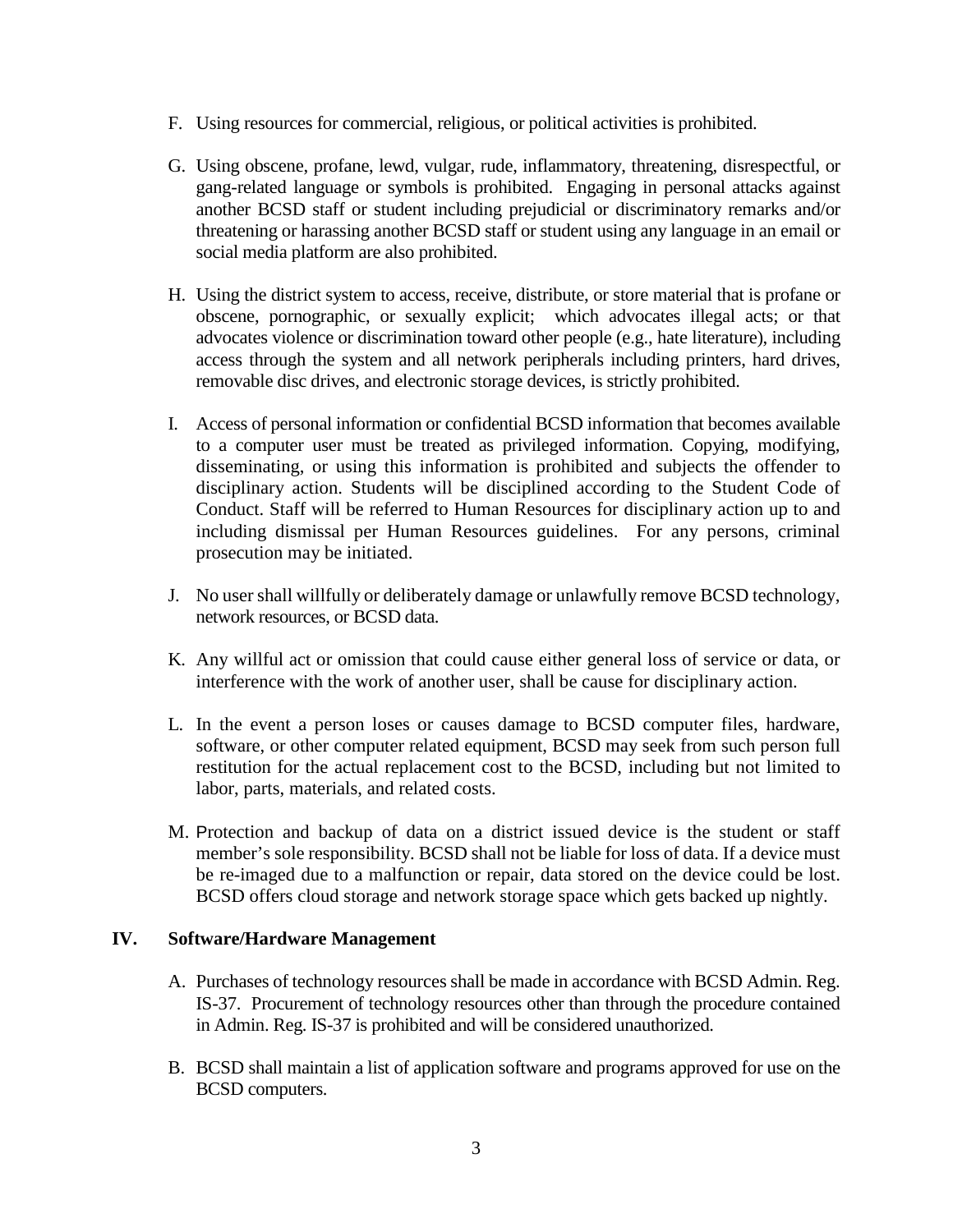- C. No software or programs shall be installed on BCSD computers or servers without the proper license or permission.
- D. Only software and programs purchased, owned, or explicitly authorized by BCSD shall be installed on BCSD computers. No personal software may be installed and used without prior authorization from the BCSD Technology Department. This includes, but is not limited to, games, productivity software, utilities, and communication software.
- E. Copying and/or duplication of BCSD software and/or programs for any reason is prohibited.
- F. BCSD will re-image a device or remove any non-approved software or applications discovered on BCSD computers or networks. Removed software and/or applications will not be returned to the installing user or the person to whom the BCSD device was issued. Students will be disciplined according to the Student Code of Conduct. Staff will be referred to Human Resources for disciplinary action up to dismissal pursuant to Human Resources guidelines.
- G. BCSD approved and purchased systems/software that are no longer in compliance with current security patches and policies will be removed/discontinued at the discretion of the BCSD Technology Services Officer. All systems that require service contracts to maintain compliance shall be purchased by the original budgeting department until such systems are no longer in use. If the system creates a significant strain on technology resources, the purchasing department and/or school may be required to purchase hardware in order to support the requested system/software.
- H. Only BCSD approved and purchased systems/software shall be supported by BCSD technology staff.

## **V. District E-Mail**

- A. Email by and through district email accounts is a business communications tool. Users must use this tool in a responsible, lawful manner. Only BCSD business should be conducted on BCSD email.
- B. Under certain circumstances, email may be considered public records under the S.C. Freedom of Information Act (FOIA) and therefore subject to disclosure upon proper request, unless exempt from disclosure under one of the exemptions provided in the FOIA.
- C. Under certain circumstances, email also may be considered student education records under the Family Educational Rights and Privacy Act (FERPA), subject to the rights of parents/guardians and eligible students, and with limited exceptions others, to inspect and review.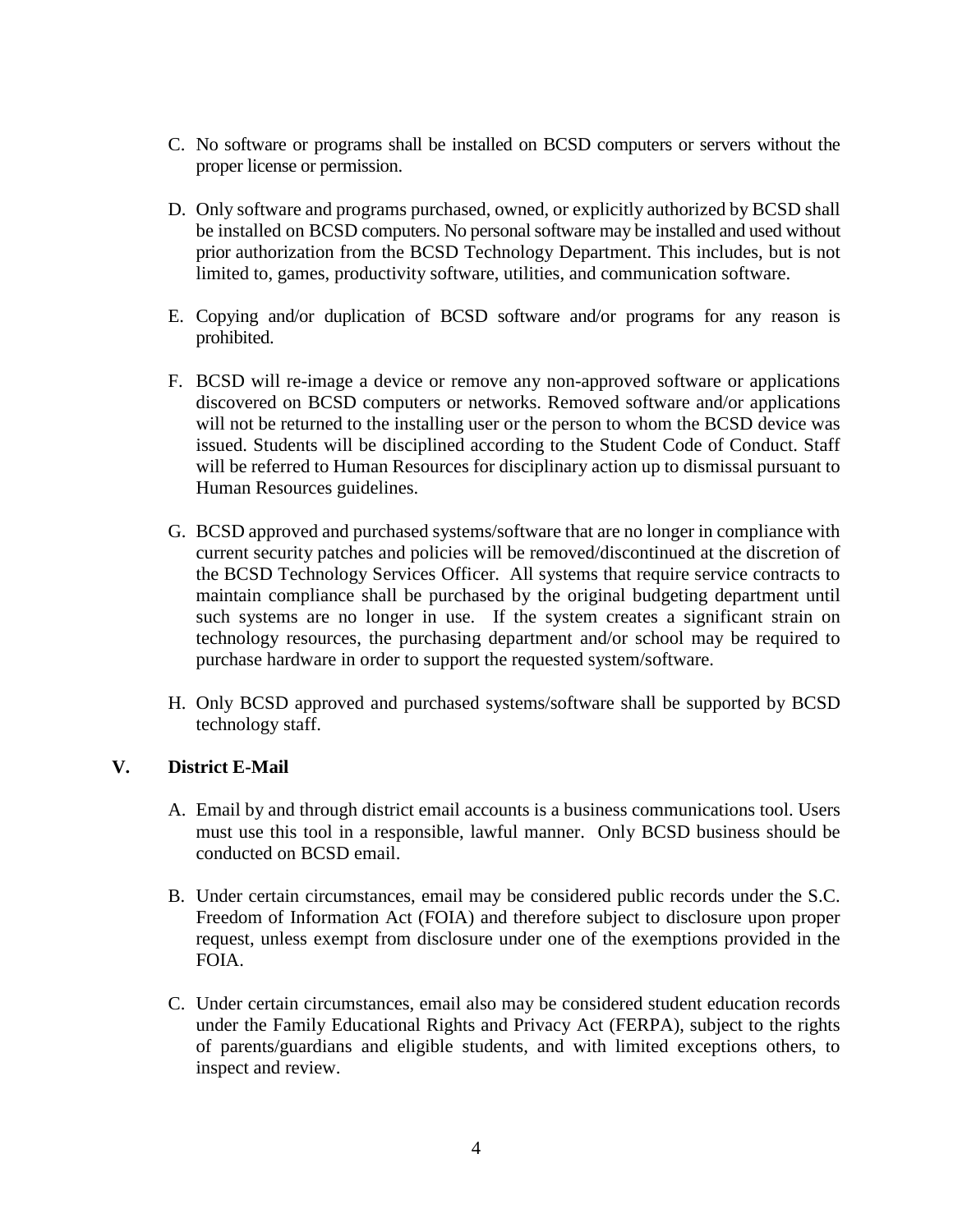- D. Any mass email sent to over 100 users must first be approved by Chief Human Resources Officer or the Director of Communications. Any attempt to circumvent this policy may lead to disciplinary measures against the BCSD employee.
- E. It is strictly prohibited to:
	- i. Send or forward emails containing libelous, defamatory, offensive, racist, or obscene remarks.
	- ii. Forward a message with sensitive information, including credit card numbers, social security numbers or any information protected under FERPA. Information containing Social Security or Credit Card numbers may be blocked by the Systems Administrator.

# **VI. Technology Network**

- A. The BCSD Technology Services Officer or his/her designee will provide all BCSD staff, students, board members, contractors and other approved entities with an access account to the BCSD network.
- B. It is the sole responsibility of a user to ensure passwords are unique and difficult to guess by another individual. In addition, users shall safeguard their credentials from all other persons. Any and all activity on the BCSD network conducted under a set of credentials is the responsibility of the owner of said credentials.
- C. Users on the BCSD network may access only those files for which they have specific authorization.
- D. The BCSD Technology Services Officer will set quotas for disk usage space for all users on the BCSD network.
- E. BCSD students/staff/other entities covered by this policy shall not attempt to bypass or interfere with security systems and/or content filters on the BCSD network or with BCSD owned devices.
- F. Unless explicitly authorized by the BCSD Technology Services Department, only devices which are owned, managed, and controlled by BCSD are authorized to be on BCSD networks.
- G. All copyright laws (see AR OS-38) shall be followed. Making or distributing copies of copyrighted material that includes text, pictures, video, and digital media without authorization is prohibited. Only commercial or institutional based audio/video streaming services may be considered for use and must comply with all BCSD Technology Services requirements. Said services must first be vetted and approved by BCSD Technology Services for use. The use of any other subscription-based video/audio streaming service is not allowed as these services are not authorized for commercial or institutional settings and will violate the terms of service.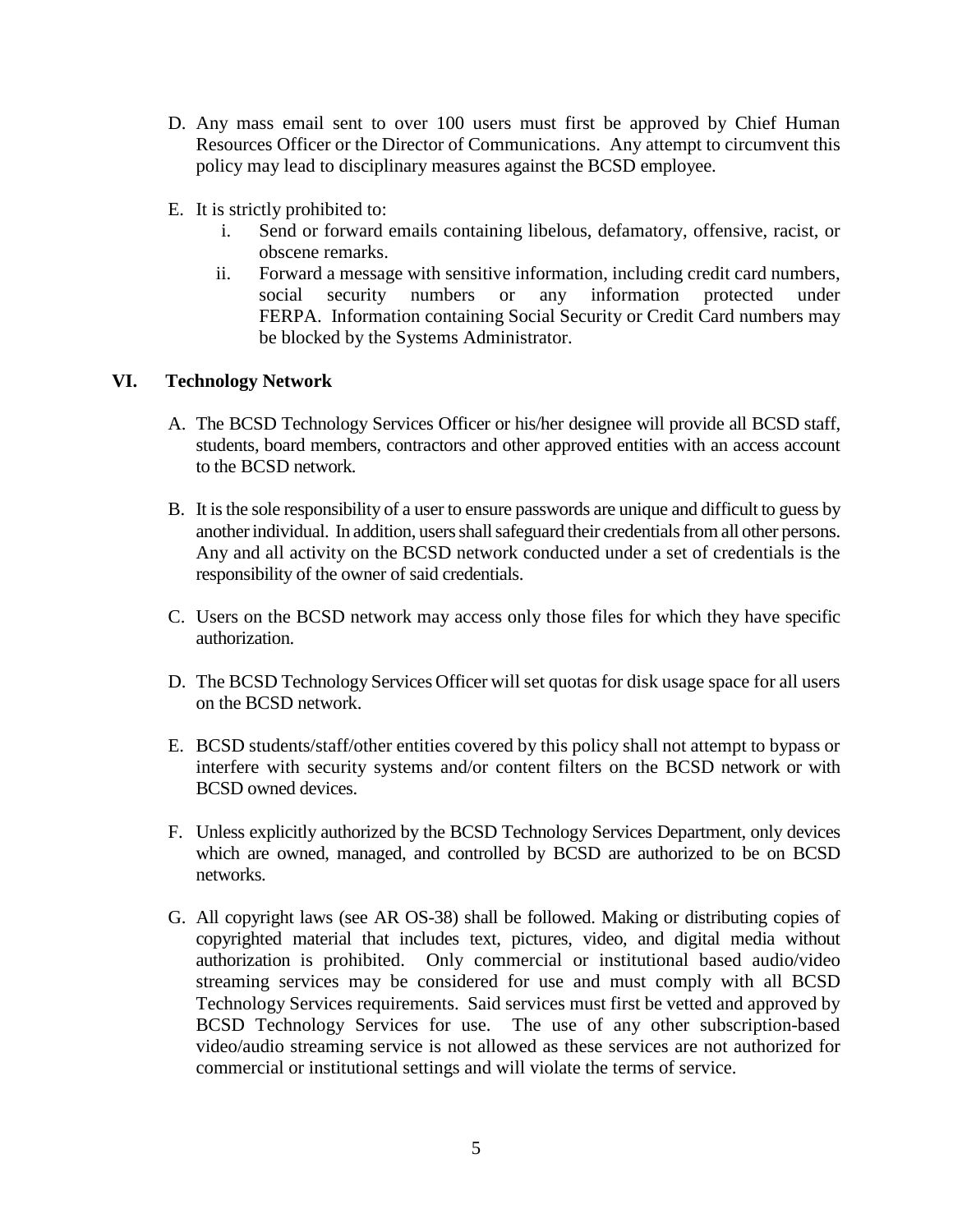H. The use of the BCSD network to obtain, distribute, or store inappropriate materials is prohibited.

## **VII. Incidental Personal Use**

As a convenience to our users, incidental use of the district's network systems is permitted. The following restrictions apply:

- A. Incidental personal use of internet access or district issued devices is restricted to approved users of the information systems. It does not extend to family members or other acquaintances.
- B. Incidental use must not result in direct costs to BCSD.
- C. Incidental use must not be used for personal monetary gain.
- D. Incidental use must not interfere with an employee's work duties or impact district network performance.
- E. No files or documents may be sent or received which could result in legal liability against or embarrassment to BCSD.
- F. BCSD assumes no liability for loss of an employee's personal files or documents stored on the district's networks or other digital resources, whether those personal files or documents are lost through accident, system failures, or intentional removal.

#### **VIII. Data & Records Retention**

- A. BCSD recognizes the importance of maintaining complete and accurate records in compliance with all applicable law and regulations.
- B. BCSD will establish and maintain a system for the securing, cataloging, and storing of all records in compliance with state and federal law. Such system will include the suspension of routine record destruction practices, as applicable.
- C. The Superintendent or his/her designee will establish procedures in compliance with the South Carolina Public Records Act, the State FOIA, and/or the electronic records management guidelines established and recommended by the South Carolina Division of Archives and Records Management.
- D. BCSD records management manual, incorporated in Administrative Rule OS-40, describes BCSD procedures for the retention of BCSD data and records. Any additional and appropriate forms and guidelines that support this administrative regulation are published as separate documents. Copies of the BCSD administrative rules, forms, and guidelines will be available online, at each school and the district office.